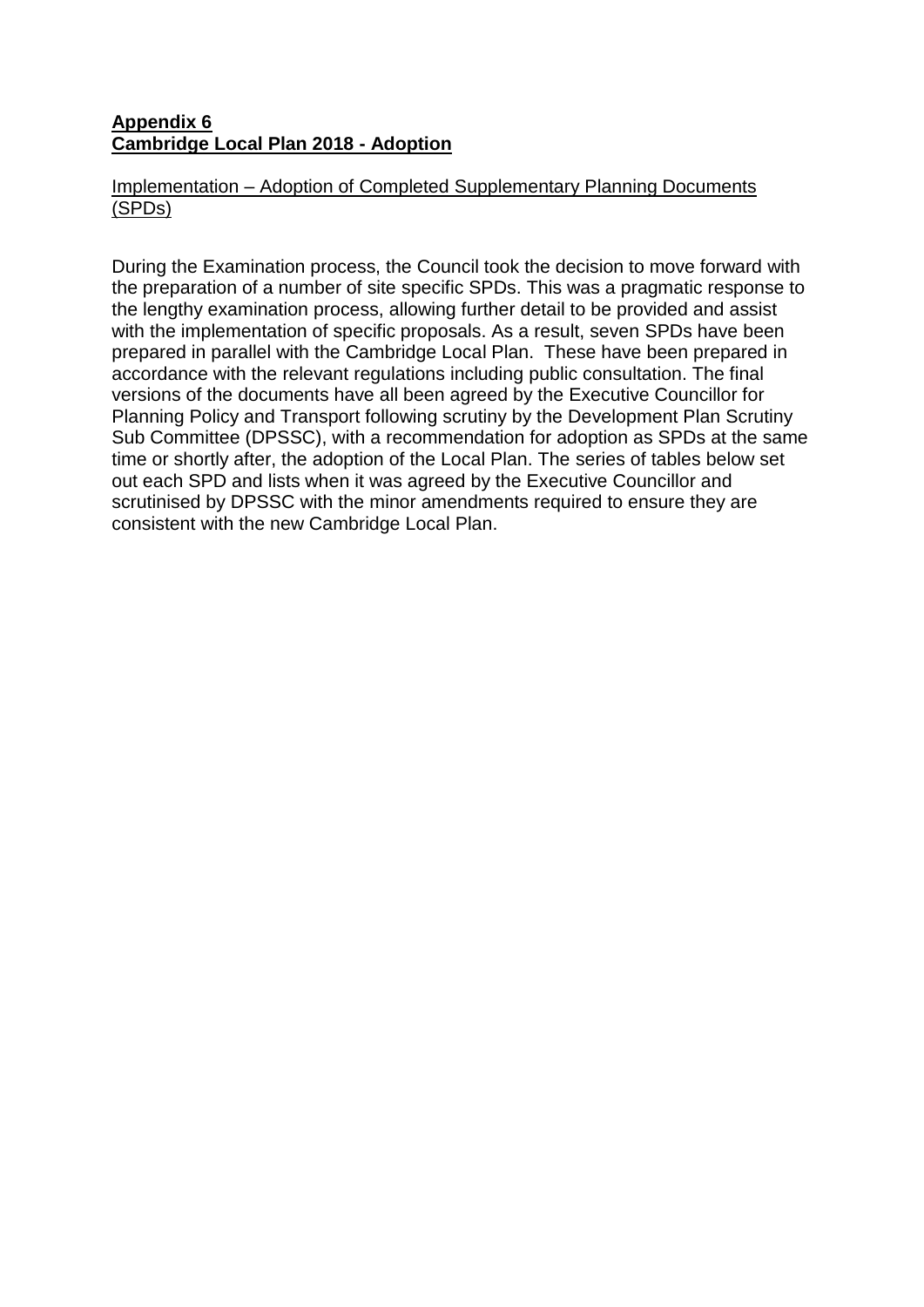## 1.**[The New Museums Site Development Framework SPD](https://www.cambridge.gov.uk/media/2443/final_web_-_new_museums_site_development_framework_0.pdf)**

| <b>SPD Development</b>                     |                                                                                                                                                                                                                                                                                                                                                                                                        |                               |      |
|--------------------------------------------|--------------------------------------------------------------------------------------------------------------------------------------------------------------------------------------------------------------------------------------------------------------------------------------------------------------------------------------------------------------------------------------------------------|-------------------------------|------|
| <b>Cambridge Local</b><br><b>Plan 2018</b> | Policy No. 43: University development; site allocation ref. U2                                                                                                                                                                                                                                                                                                                                         |                               |      |
| <b>Purpose</b>                             | To articulate a clear vision about the future of the New Museums<br>$\bullet$<br>Site:<br>• To establish a framework to co-ordinate redevelopment within the<br>site and the immediate public realm to the site and to help guide<br>decisions (by the City Council, the university and others); and<br>• To identify key place-making principles through a series of themed<br>development principles |                               |      |
| <b>Preparation</b>                         | In partnership with the<br>University of Cambridge<br>during 2013, 2014 & 2015                                                                                                                                                                                                                                                                                                                         | 6 week public<br>consultation | 2015 |
| <b>Approved for</b><br>adoption            | Development Plan Scrutiny Sub-Committee 14 March 2016                                                                                                                                                                                                                                                                                                                                                  |                               |      |

| <b>Minor Amendments to SPD</b>                                                                                                                                                                                                                |                                                             |                       |
|-----------------------------------------------------------------------------------------------------------------------------------------------------------------------------------------------------------------------------------------------|-------------------------------------------------------------|-----------------------|
| <b>Section</b>                                                                                                                                                                                                                                | <b>Amendment</b>                                            | Reason                |
| Paragraphs 1.6.1<br>and 2.1.1                                                                                                                                                                                                                 | Amend Policy 43 title<br>43: University faculty development | Amended in Local Plan |
| Site Implementation update                                                                                                                                                                                                                    |                                                             |                       |
| Phase 1: David Attenborough building complete<br>٠<br>Phase 2: New Student Service Centre under construction<br>Phase 3: Free School lane frontage buildings<br>٠<br>Phase 4: Applications for Central / Downing St. area yet to be submitted |                                                             |                       |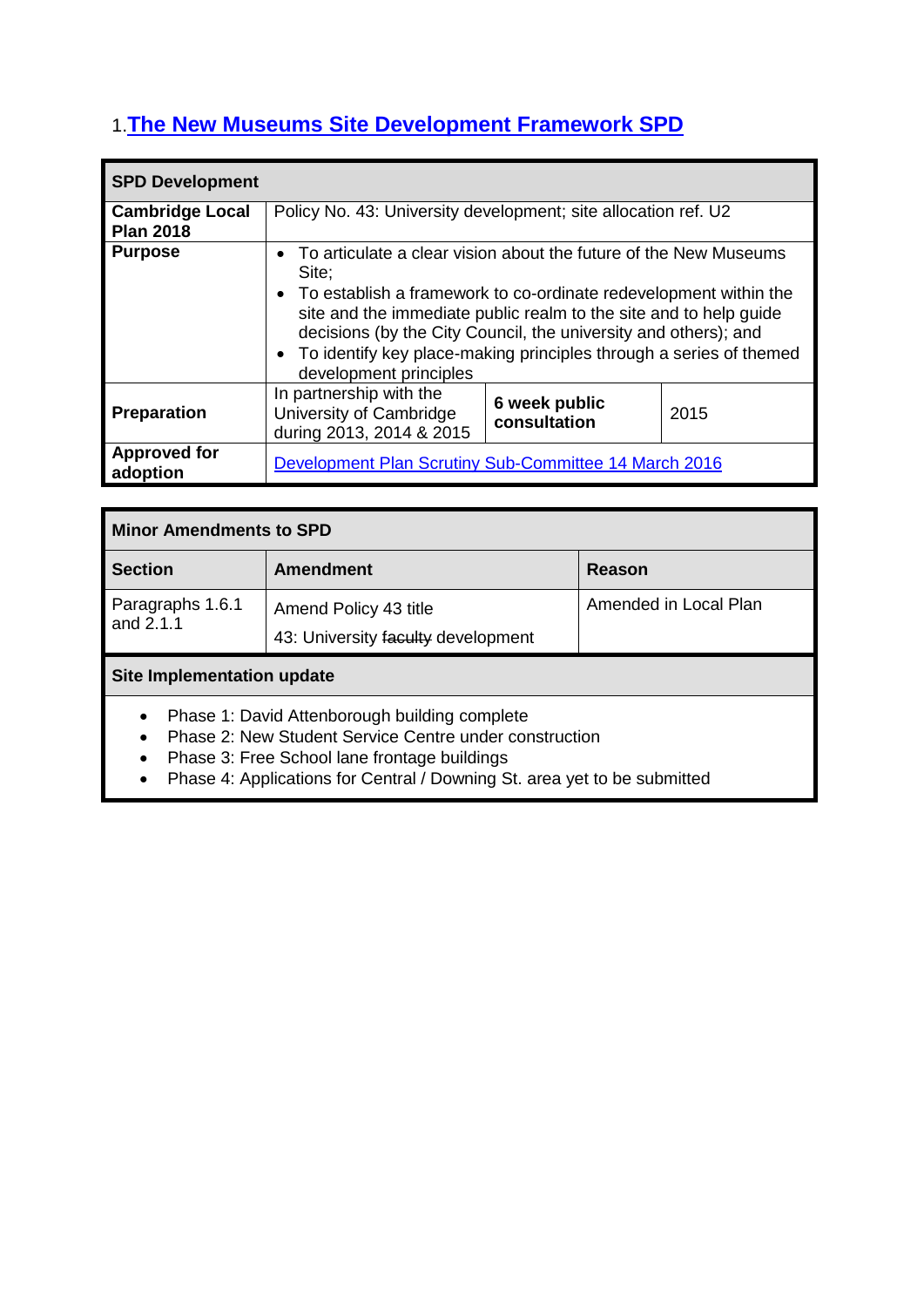### 2.**[Ridgeons site Planning and Development Brief SPD](https://www.cambridge.gov.uk/media/2457/ridgeons_site_cromwell_road_spd_aug_2016_lr.pdf)**

| <b>SPD Development</b>                     |                                                                                                                                                                                                                                                                 |                               |      |
|--------------------------------------------|-----------------------------------------------------------------------------------------------------------------------------------------------------------------------------------------------------------------------------------------------------------------|-------------------------------|------|
| <b>Cambridge Local</b><br><b>Plan 2018</b> | Local Plan, site allocation ref. R12                                                                                                                                                                                                                            |                               |      |
| <b>Purpose</b>                             | To guide the re-development of the site for housing<br>To provide greater certainty and detail to support the site's<br>delivery, outlining<br>the aspirations of the site; and<br>$\circ$<br>the site's key issues, constraints and opportunities.<br>$\Omega$ |                               |      |
| <b>Preparation</b>                         | In partnership with<br>Ridgeons in 2015 & 2016                                                                                                                                                                                                                  | 6 week public<br>consultation | 2016 |
| <b>Approved for</b><br>adoption            | Development Plan Scrutiny Sub-Committee 21 July 2016                                                                                                                                                                                                            |                               |      |

| <b>Minor Amendments</b> |                                                                           |                       |  |
|-------------------------|---------------------------------------------------------------------------|-----------------------|--|
| <b>Section</b>          | <b>Amendment</b>                                                          | Reason                |  |
| Appendix B              | Amend numbering of Policy 26 which<br>is now Policy 27;                   | Amended in Local Plan |  |
|                         | Amend numbering of Policy 27 which<br>is now Policy 28.                   |                       |  |
| Appendix B              | Amend Policy 51 title                                                     | Amended in Local Plan |  |
|                         | Policy 51: Lifetime Homes and Lifetime<br>Neighbourhoods Accessible Homes |                       |  |

### **Site Implementation update**

- Outline planning consent granted for 245 dwellings, June 2018
- Site acquired by City Council in 2018
- Application received for demolition of all buildings onsite
- Expected full planning application for 300 units due Oct/Nov 2018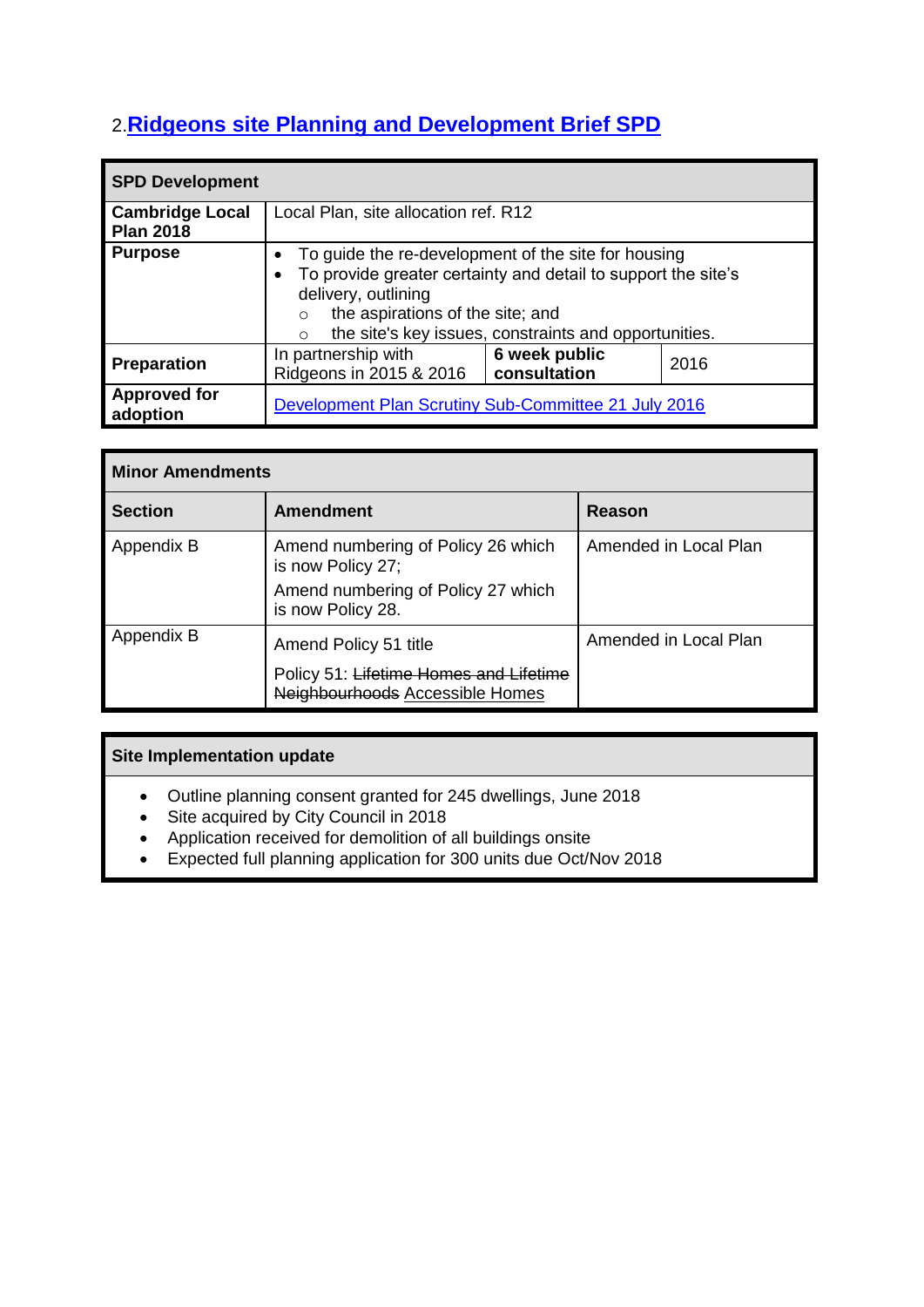# 3. **[Cambridgeshire Flood and Water SPD](https://www.cambridge.gov.uk/media/2277/cambridgeshire_flood_and_water_spd_reduced_size_final_0.pdf)**

| <b>SPD Development</b>                     |                                                                                                                                                                                                                                                                                                                                                                                                                                                                                                                                                                                                                                                                                                                                                                                                                     |                               |                                  |
|--------------------------------------------|---------------------------------------------------------------------------------------------------------------------------------------------------------------------------------------------------------------------------------------------------------------------------------------------------------------------------------------------------------------------------------------------------------------------------------------------------------------------------------------------------------------------------------------------------------------------------------------------------------------------------------------------------------------------------------------------------------------------------------------------------------------------------------------------------------------------|-------------------------------|----------------------------------|
| <b>Cambridge Local</b><br><b>Plan 2018</b> | City wide<br>Policy 28: Carbon reduction, community energy networks, sustainable<br>design and construction and water use<br>Policy 31: Integrated water management and the water cycle<br>Policy 32: Flood risk                                                                                                                                                                                                                                                                                                                                                                                                                                                                                                                                                                                                    |                               |                                  |
| <b>Purpose</b>                             | Policy 33: Contaminated land<br>The SPD provides detailed supplementary guidance for applicants on<br>developing proposals that:<br>Are not at risk of flooding and that do not increase the risk of<br>flooding elsewhere, including providing guidance on the Sequential<br>and Exception Tests, how to produce a Site Specific Flood Risk<br>Assessment and measures that can be taken to manage flood risk;<br>Include the use of sustainable drainage systems (SuDS) that<br>$\bullet$<br>effectively manage surface water, are aesthetically pleasing,<br>conserve, accommodate and enhance biodiversity and provide<br>amenity for local residents; and<br>Either enhance the quality of the water environment and/or do not<br>$\bullet$<br>have an adverse impact on the quality of water bodies including |                               |                                  |
| <b>Preparation</b>                         | Produced by<br><b>Cambridgeshire County</b><br>Council, in partnership<br>with the city and district<br>councils, in their role as<br><b>Lead Local Flood Authority</b>                                                                                                                                                                                                                                                                                                                                                                                                                                                                                                                                                                                                                                             | 6 week public<br>consultation | 4 September - 16<br>October 2015 |
| <b>Approved for</b><br>adoption            | Development Plan Scrutiny Sub Committee 6 December 2016                                                                                                                                                                                                                                                                                                                                                                                                                                                                                                                                                                                                                                                                                                                                                             |                               |                                  |

| <b>Minor Amendments</b> |                                                                                                           |                                                                                   |  |
|-------------------------|-----------------------------------------------------------------------------------------------------------|-----------------------------------------------------------------------------------|--|
| <b>Section</b>          | <b>Amendment</b>                                                                                          | Reason                                                                            |  |
| Note to reader          | Amend to reflect adoption as SPD                                                                          | Local Plan now adopted.                                                           |  |
| 1.1.1                   | Update hyperlink for the<br>Cambridge Local Plan                                                          | To direct readers to the adopted<br>Local Plan                                    |  |
| Appendix A.2            | Reference to Policy 27 becomes<br>Policy 28<br>Reference to Draft Planning<br>Obligations SPD needs to be | Amended in Local Plan<br>Related to withdrawal of CIL<br><b>Charging Schedule</b> |  |
|                         | updated to reflect current position                                                                       |                                                                                   |  |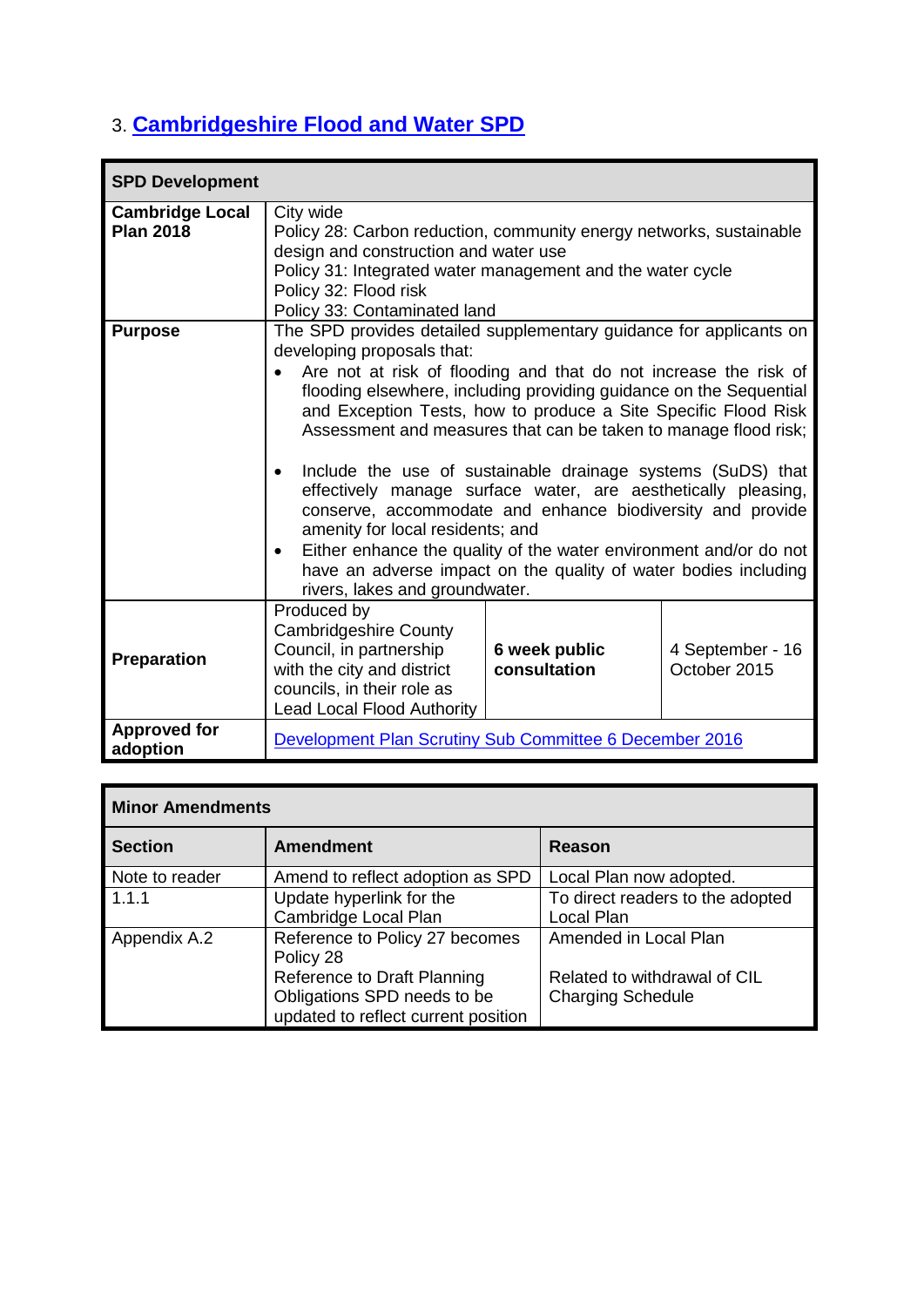### 4.**[Mitcham's Corner Development Framework SPD](https://www.cambridge.gov.uk/media/2421/final_approved_mitchams_corner_development_framework_260117_lowres_0.pdf)**

| <b>SPD Development</b>                     |                                                                                                                                                                                                                                     |                                                                                                                                                                                                                                                             |      |
|--------------------------------------------|-------------------------------------------------------------------------------------------------------------------------------------------------------------------------------------------------------------------------------------|-------------------------------------------------------------------------------------------------------------------------------------------------------------------------------------------------------------------------------------------------------------|------|
| <b>Cambridge Local</b><br><b>Plan 2018</b> | Policy 22: Mitcham's Corner Opportunity Area                                                                                                                                                                                        |                                                                                                                                                                                                                                                             |      |
| <b>Purpose</b>                             | To provide greater detail to support new development in the area,<br>$\bullet$<br>by providing the following information:<br>$\circ$<br>The gyratory: a vision for change; and<br>$\circ$<br>$\circ$<br>the wider Opportunity Area. | Context analysis: including historical context, existing scale,<br>massing and land use and opportunities and constraints;<br>Planning and design guidance: focused on providing guidance<br>for two key sites (Henry Giles House and the Staples Site) and |      |
| <b>Preparation</b>                         | In partnership with local<br>stakeholders in 2016                                                                                                                                                                                   | 6 week public<br>consultation                                                                                                                                                                                                                               | 2016 |
| <b>Approved for</b><br>adoption            | Development Plan Scrutiny Sub Committee on 25 January 2017                                                                                                                                                                          |                                                                                                                                                                                                                                                             |      |

| <b>Minor Amendments</b>                                               |                                                                                                                                                                                                                                                                                                                                    |                       |  |
|-----------------------------------------------------------------------|------------------------------------------------------------------------------------------------------------------------------------------------------------------------------------------------------------------------------------------------------------------------------------------------------------------------------------|-----------------------|--|
| <b>Section</b>                                                        | <b>Amendment</b>                                                                                                                                                                                                                                                                                                                   | Reason                |  |
| Paragraphs 1.1.2,<br>3.5.1, 4.2.6 and<br>Figures 27 and 43<br>legends | Amend numbering of Policy 21<br>which is now Policy 22.                                                                                                                                                                                                                                                                            | Amended in Local Plan |  |
| Paragraph 3.3.2                                                       | Amend paragraph<br>" maintain the vibrancy of the<br>local centre and promote high<br>quality redevelopments of streets<br>and sites which improve<br>connectivity between people and<br>places, and reinforce the area<br>with a strong local character and<br>identity" (emerging Local Plan,<br>supporting text Para 3.893.91). | Amended in Local Plan |  |

### **Site Implementation update**

 The Greater Cambridge Partnership are assessing how improvements to Milton Road will work with improvements to the gyratory at Mitcham's Corner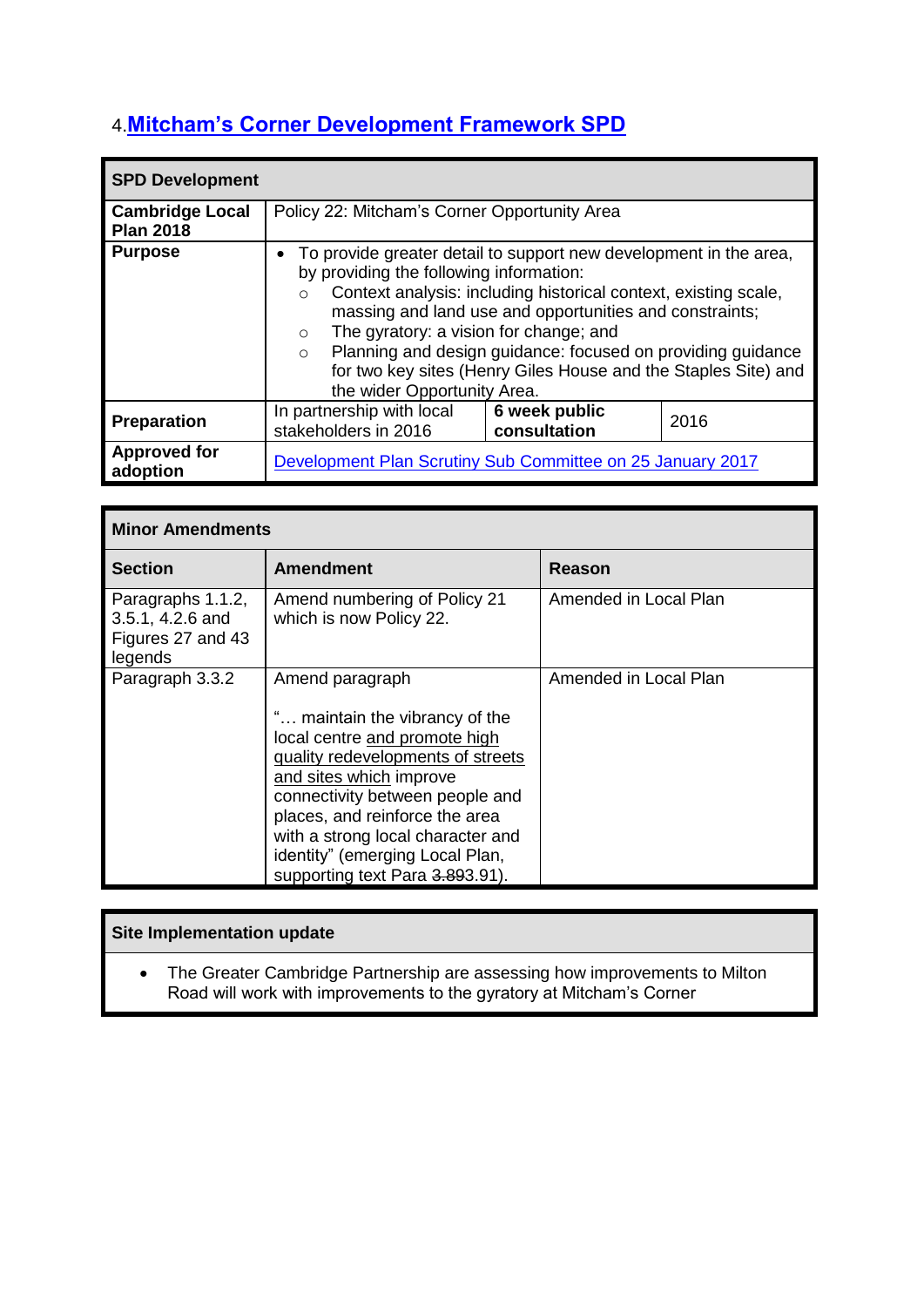# 5. **[Mill Road Depot Planning and Development Brief SPD](https://www.cambridge.gov.uk/media/2396/mill_road_depot_planning_and_development_brief_-_low_res_version.pdf)**

| <b>SPD Development</b>                     |                                                                                                                                                                                                                                                                                 |                               |      |
|--------------------------------------------|---------------------------------------------------------------------------------------------------------------------------------------------------------------------------------------------------------------------------------------------------------------------------------|-------------------------------|------|
| <b>Cambridge Local</b><br><b>Plan 2018</b> | Policy 24: Mill Road Opportunity Area; site allocation ref. R10                                                                                                                                                                                                                 |                               |      |
| <b>Purpose</b>                             | To guide the re-development of the site for housing<br>$\bullet$<br>To provide greater certainty and detail to support the site's<br>delivery, outlining<br>the aspirations of the site; and<br>$\bigcirc$<br>the site's key issues, constraints and opportunities.<br>$\Omega$ |                               |      |
| <b>Preparation</b>                         | In partnership with the<br>Allies and Morrison in<br>2015 and 2016                                                                                                                                                                                                              | 6 week public<br>consultation | 2016 |
| <b>Approved for</b><br>adoption            | Development Plan Scrutiny Sub-Committee 12 March 2017                                                                                                                                                                                                                           |                               |      |

| <b>Minor Amendments</b>       |                                                                                                                    |                       |  |
|-------------------------------|--------------------------------------------------------------------------------------------------------------------|-----------------------|--|
| <b>Section</b>                | <b>Amendment</b>                                                                                                   | Reason                |  |
| Paragraphs 1.1.3<br>and 1.4.3 | Amend numbering of Policy 23<br>which is now Policy 24                                                             | Amended in Local Plan |  |
| Appendix B                    | Amend numbering of Policy 26<br>which is now Policy 27;<br>Amend numbering of Policy 27<br>which is now Policy 28. | Amended in Local Plan |  |

### **Site Implementation update**

- Phase 1: Development for 182 residential units expected to start Jan 2019
- Phase 2: Application for 50 units expected by Dec 2018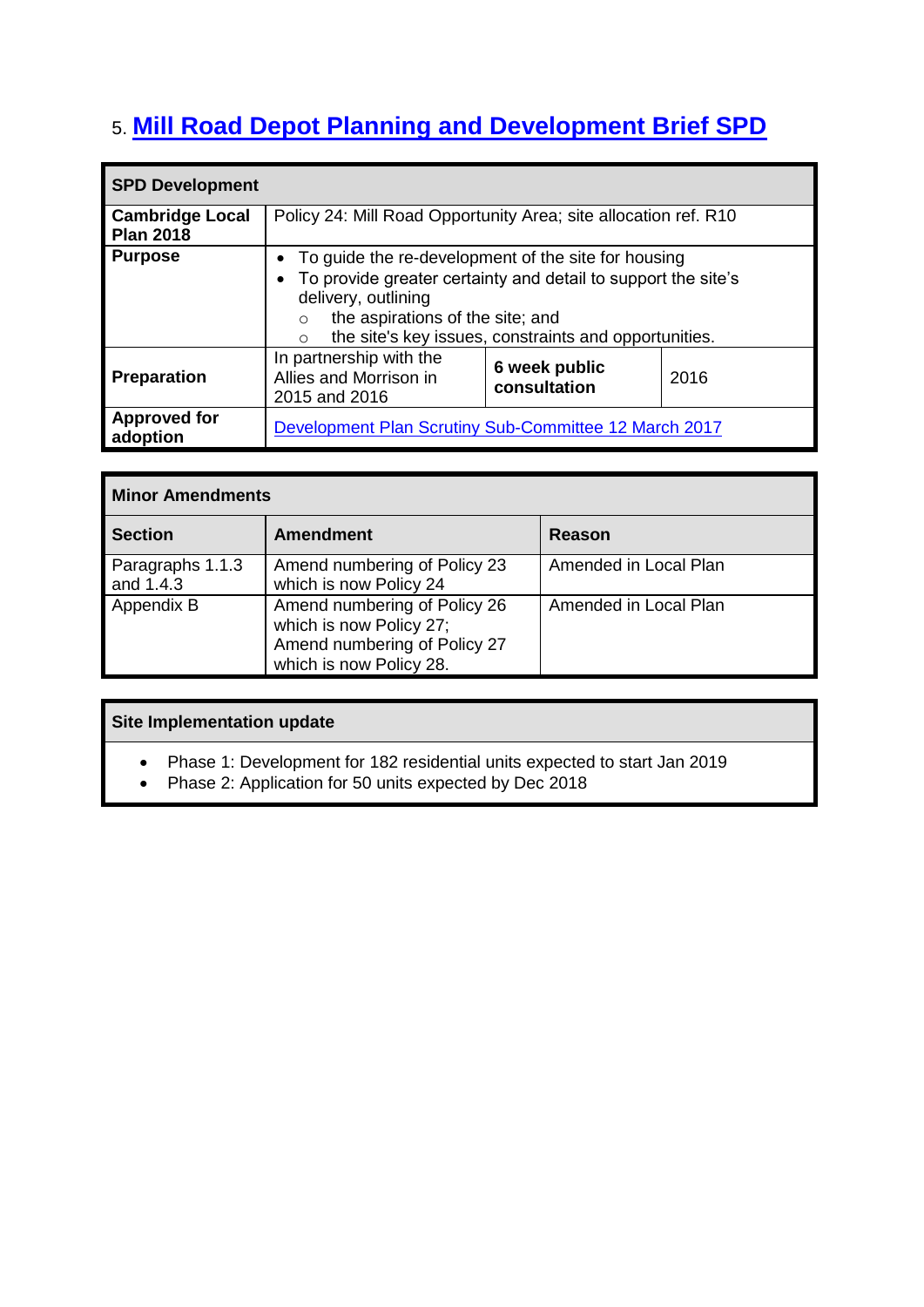## 6. **[Land North of Cherry Hinton SPD](https://www.cambridge.gov.uk/media/2375/land-north-of-cherry-hinton-spd-final-draft-low-resolution.pdf)**

| <b>SPD Development</b>                     |                                                                                                                                                                                                                                                                                                                                                                                                                                                                                                                                                                                                                     |  |  |  |
|--------------------------------------------|---------------------------------------------------------------------------------------------------------------------------------------------------------------------------------------------------------------------------------------------------------------------------------------------------------------------------------------------------------------------------------------------------------------------------------------------------------------------------------------------------------------------------------------------------------------------------------------------------------------------|--|--|--|
| <b>Cambridge Local</b><br><b>Plan 2018</b> | Cambridge Local Plan: Policy No. 13: Cambridge East; site allocation<br>ref. $R47$<br><b>SCDC: Policy SS/3</b>                                                                                                                                                                                                                                                                                                                                                                                                                                                                                                      |  |  |  |
| <b>Purpose</b>                             | The SPD helps guide the residential-led (1,200 homes)<br>development of the area and provides greater certainty and detail<br>to support delivery of the site.<br>It outlines the aspirations for the area, as well as the key issues,<br>$\bullet$<br>constraints and opportunities that will influence how new<br>development will take place. The document includes the following<br>key sections:<br>Introduction<br>$\circ$<br><b>Planning Policy Context</b><br>$\circ$<br>The Site and Surrounding Area<br>$\circ$<br>Vision and Key Principles<br>$\circ$<br>Framework Principles and Masterplan<br>$\circ$ |  |  |  |
| <b>Preparation</b>                         | In partnership with South<br><b>Cambridgeshire District</b><br>8 week public<br>2017<br>Council and the site<br>consultation<br>owners in 2017                                                                                                                                                                                                                                                                                                                                                                                                                                                                      |  |  |  |
| <b>Approved for</b><br>adoption            | Development Plan Scrutiny Sub-Committee 13 February 2018                                                                                                                                                                                                                                                                                                                                                                                                                                                                                                                                                            |  |  |  |

| <b>Minor Amendments</b> |                                                                                                                                                                                                                                                                                                                                                                                                                                                                                                                                                                              |                           |  |
|-------------------------|------------------------------------------------------------------------------------------------------------------------------------------------------------------------------------------------------------------------------------------------------------------------------------------------------------------------------------------------------------------------------------------------------------------------------------------------------------------------------------------------------------------------------------------------------------------------------|---------------------------|--|
| <b>Section</b>          | <b>Amendment</b>                                                                                                                                                                                                                                                                                                                                                                                                                                                                                                                                                             | Reason                    |  |
| Paragraph 2.9           | Figure 5 illustrates Cambridge<br>East which includes allocation<br>R <sub>57</sub> R47.                                                                                                                                                                                                                                                                                                                                                                                                                                                                                     | <b>Factual correction</b> |  |
| Paragraph 3.70          | Amend paragraph<br>In taking the decision to allocate<br>the site for development, the<br>Council took into account noise<br>evidence prepared by an expert<br>noise consultant, which<br>demonstrates on a preliminary<br>basis that nNoise effects are<br>expected to be within acceptable<br>ranges and can be dealt with<br>through normal design measures<br>(see figure 36). The EIA process<br>and detailed noise assessment<br>will need to develop this further in<br>support of a planning application,<br>to the satisfaction of the Local<br>Planning Authority. | <b>Factual correction</b> |  |
| Paragraph 5.39          | Amend numbering of Policy 27                                                                                                                                                                                                                                                                                                                                                                                                                                                                                                                                                 | Amended in Local Plan     |  |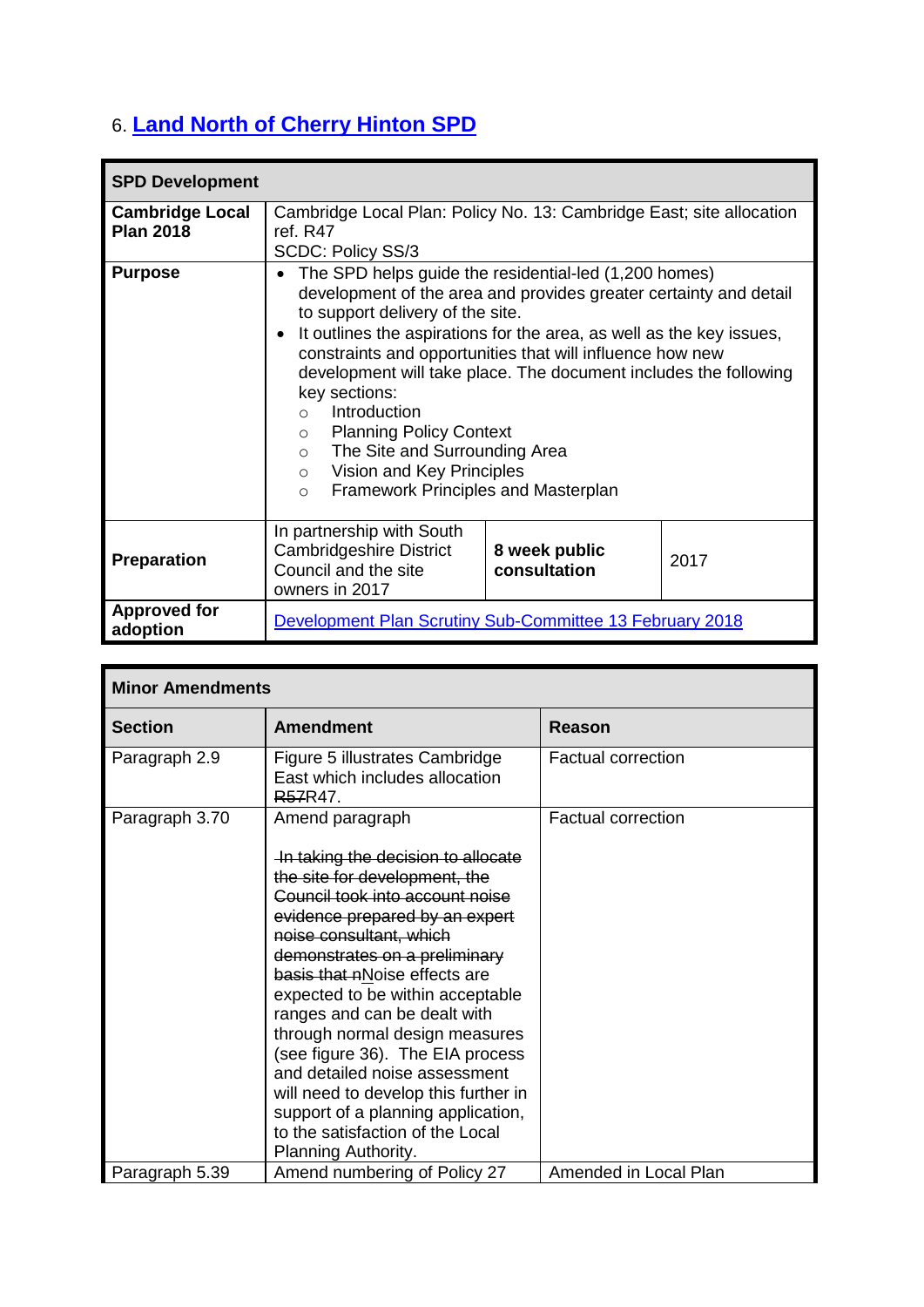|                | which is now Policy 28.                                                                                                                      |                       |
|----------------|----------------------------------------------------------------------------------------------------------------------------------------------|-----------------------|
| Paragraph 5.39 | Amend Policy 28 title<br>Policy 28: carbon reduction,<br>community energy networks,<br>sustainable design and<br>construction, and water use | Amended in Local Plan |
| Paragraph 5.39 | Amend Policy 35 title<br>Policy 35: Protection of human<br>health from noise and vibration                                                   | Amended in Local Plan |
| Paragraph 5.39 | Amend Policy CC/4 title<br>Policy CC/4: Water Efficiency<br>Sustainable Design and<br>Construction                                           | Amended in Local Plan |
| Paragraph 5.84 | Amend Policy 51 title<br>Policy 51: Lifetime Homes and<br>Lifetime Neighbourhoods<br><b>Accessible Homes</b>                                 | Amended in Local Plan |

### **Site Implementation update**

 Outline planning application received for 1,200 residential units including a retirement living facility and a community centre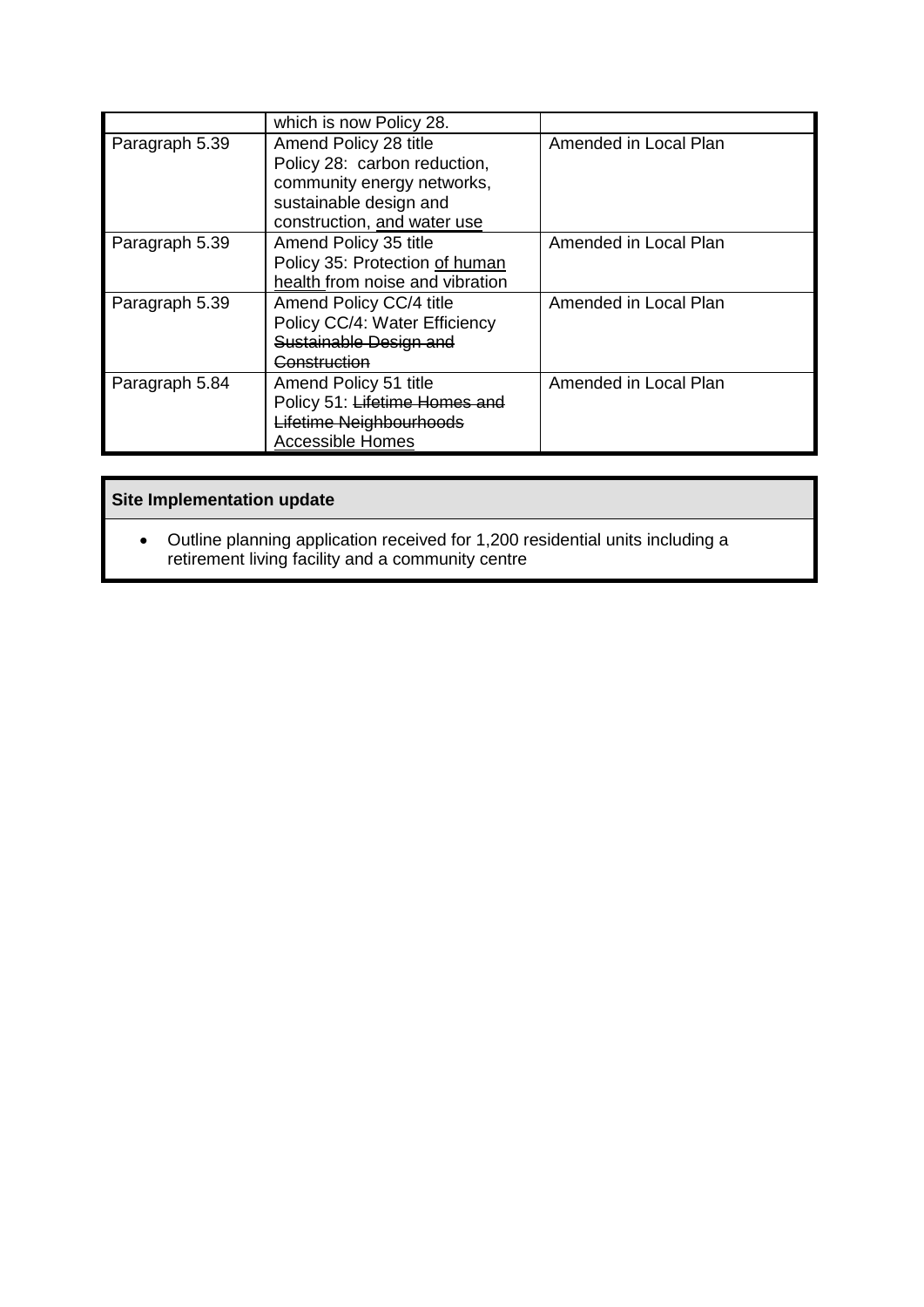# 7. **[Grafton Area of Major Change -](https://www.cambridge.gov.uk/media/5903/grafton-area-masterplan-spd.pdf) Masterplan and Guidance SPD**

| <b>SPD Development</b>                     |                                                                                                                                                                                                                                                                                                                                                                                                                                                                                                                                                                                                                                                                                                                                                                                                                  |                               |      |  |
|--------------------------------------------|------------------------------------------------------------------------------------------------------------------------------------------------------------------------------------------------------------------------------------------------------------------------------------------------------------------------------------------------------------------------------------------------------------------------------------------------------------------------------------------------------------------------------------------------------------------------------------------------------------------------------------------------------------------------------------------------------------------------------------------------------------------------------------------------------------------|-------------------------------|------|--|
| <b>Cambridge Local</b><br><b>Plan 2018</b> | Policy 12: Fitzroy/Burleigh Street/Grafton Area of Major Change                                                                                                                                                                                                                                                                                                                                                                                                                                                                                                                                                                                                                                                                                                                                                  |                               |      |  |
| <b>Purpose</b>                             | The SPD helps guide the development of the area, promoting<br>a number of key strategies for change. These aim to take<br>advantage of the opportunities to provide an improved street<br>environment including public realm enhancements as well as a<br>positive and attractive destination to support the vitality and<br>viability of the centre for retail and associated uses. The SPD<br>envisages a phased approach to ensure the area continues to<br>perform as a mainstream City Centre leisure and retail location<br>while ensuring phased improvement will deliver the area's<br>longer-term strategy.<br>The document includes the following key sections:<br>Introduction<br>$\cap$<br><b>Site and Context</b><br>$\cap$<br>Vision and Key Principles<br>$\circ$<br><b>Strategies for Change</b> |                               |      |  |
| <b>Preparation</b>                         | In partnership with owners<br>of the Grafton Shopping<br>Centre in 2017                                                                                                                                                                                                                                                                                                                                                                                                                                                                                                                                                                                                                                                                                                                                          | 6 week public<br>consultation | 2017 |  |
| <b>Approved for</b><br>adoption            | Development Plan Scrutiny Sub-Committee 13 February 2018                                                                                                                                                                                                                                                                                                                                                                                                                                                                                                                                                                                                                                                                                                                                                         |                               |      |  |

| <b>Minor Amendments</b>                                                                                                                        |                                                                                                                    |                       |  |  |
|------------------------------------------------------------------------------------------------------------------------------------------------|--------------------------------------------------------------------------------------------------------------------|-----------------------|--|--|
| <b>Section</b>                                                                                                                                 | <b>Amendment</b>                                                                                                   | Reason                |  |  |
| Paragraphs 1.1.1,<br>1.2.1, 1.4.1, 1.4.2,<br>2.3.17, 4.3.2,<br>4.3.8, 4.3.13,<br>4.3.14, 4.3.23,<br>Figure 2,<br>Appendix A and<br>Appendix B. | Amend numbering of Policy 11<br>which is now Policy 12.                                                            | Amended in Local Plan |  |  |
| 4.4.17                                                                                                                                         | Correct spelling error<br>" and the Skyline of Cambridge"                                                          | Spelling error        |  |  |
| Appendix B                                                                                                                                     | Amend numbering of Policy 26<br>which is now Policy 27;<br>Amend numbering of Policy 27<br>which is now Policy 28. | Amended in Local Plan |  |  |
| Appendix B                                                                                                                                     | Amend Policy 51 title<br>Policy 51: Lifetime Homes and<br>Lifetime Neighbourhoods<br><b>Accessible Homes</b>       | Amended in Local Plan |  |  |
| Amend Figure 9                                                                                                                                 | Change grey shading for car                                                                                        |                       |  |  |